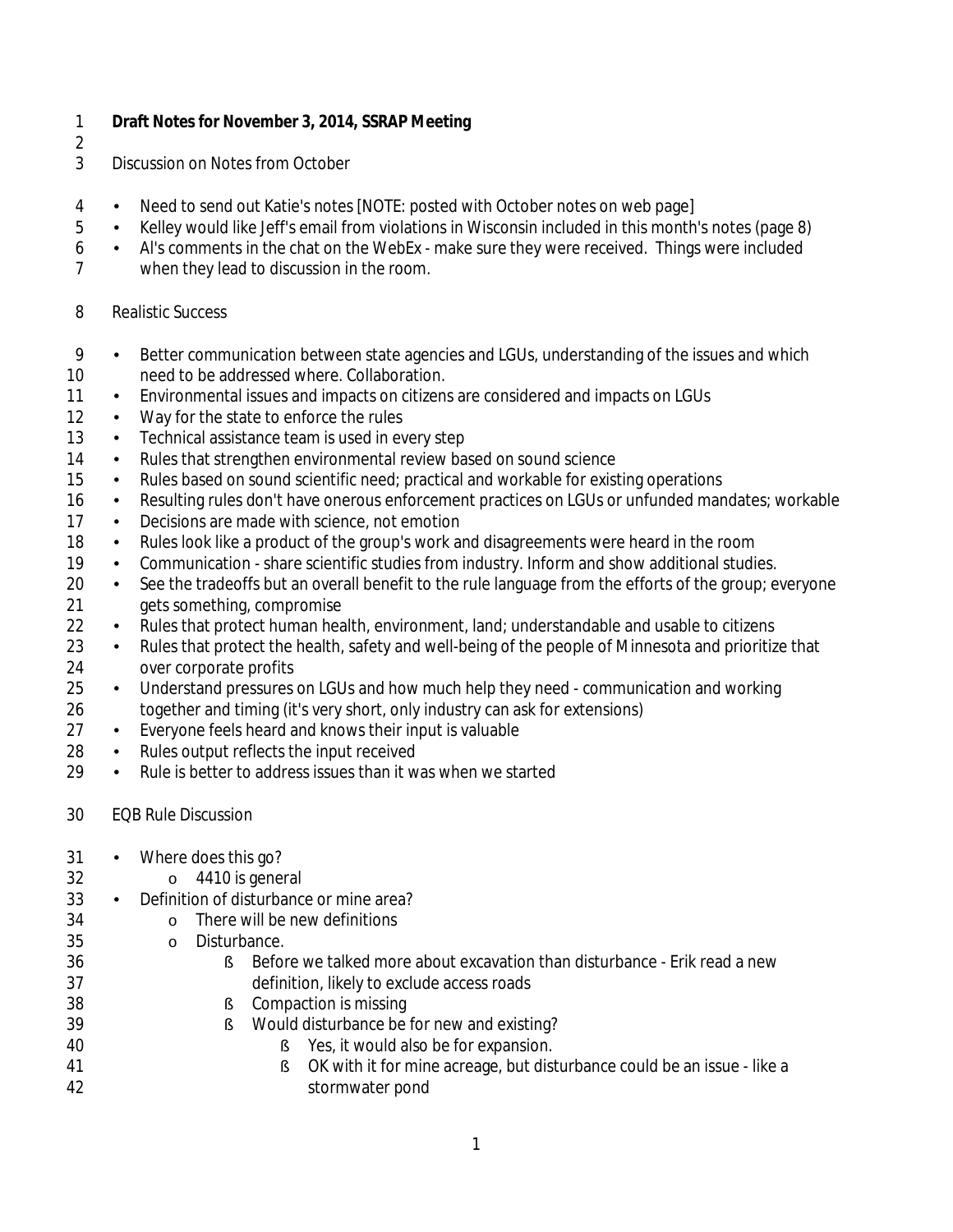| 1              |            | But remember that environmental review NEEDS a governmental<br>ş                             |
|----------------|------------|----------------------------------------------------------------------------------------------|
| $\overline{2}$ |            | action, so if the disturbance does not need a permit it will not need                        |
| 3              |            | environmental review                                                                         |
| 4              |            | 20 acre disturbance is small for a big facility<br>ş                                         |
| 5              |            | Mine plan changes over time and needs permit mods, which can change<br>ş                     |
| 6              |            | where things are located within the site but all within an area that has                     |
| 7              |            | already been studied                                                                         |
| 8              |            | Hard to decide what should be included and why                                               |
| 9              |            | ş                                                                                            |
|                |            | A mine is likely to disturb a whole parcel<br>ş                                              |
| 10             |            | A general disturbance EAW looks at 80 acres<br>ş                                             |
| 11<br>12       |            | Generally is moving from excavation to something broader, like disturbance,<br>ş<br>helpful? |
| 13             |            | Needs to be clearly defined<br>ş                                                             |
| 14             |            | Seems to be some idea that it is helpful<br>ş                                                |
| 15             |            | How does this work for a tunnel mine?<br>f                                                   |
| 16             |            | Right now an EIS for any underground mine<br>ş                                               |
| 17             | $\circ$    | Mine area is all areas where material is removed or deposited                                |
| 18             |            | Should rail spurs be considered?<br>ş                                                        |
| 19             |            | When looking at impacted land use areas for residential development, look at all<br>ş        |
| 20             |            | thing necessary for the proposed project                                                     |
| 21             | $\circ$    | Concern about spillover to customers - those who use sand who have piles, etc.               |
| 22             |            | They could be pulled in by disturbance more than excavation<br>ş                             |
| 23             | <b>RGU</b> |                                                                                              |
| 24             | $\circ$    | Is there a change? No.                                                                       |
| 25             | $\circ$    | When the Agency is assuming a review, is there an underlying permit decision that must be    |
| 26             |            | made?                                                                                        |
| 27             |            | And what kind of permits? MPCA has issued individual permits most recently.<br>ş             |
| 28             | $\circ$    | The RGU should be the one with substantial permitting authorities under law                  |
| 29             |            | Some people may want a stronger role for state agencies, but some LGUs have done lots of     |
| 30             | $\circ$    | work and may not want to delegate back to the state, especially where there is the potential |
| 31             |            | for large land use issues                                                                    |
| 32             |            | EQB and DNR reps came to visit - township board was very concerned about LGUs being left     |
| 33             | $\circ$    | out of the process                                                                           |
| 34             |            | But need support!                                                                            |
| 35             |            | ş<br>The locals are the ones who have to live with it                                        |
|                |            |                                                                                              |
| 36             | $\circ$    | Issuing and pulling the permit is the only authority locals have                             |
| 37             | $\circ$    | What is the capacity of the LGU? Some don't have it.                                         |
| 38             |            | The RGU definition is only for environmental review; does NOT impact permitting<br>S         |
| 39             |            | authority - so LGUs can add information in to the permit                                     |
| 40             |            | RGU should default to the MPCA unless the LGU petitions for it.<br>ş                         |
| 41             |            | Concern that if LGUs try to pass it up to the state makes them feel that they<br>ş           |
| 42             |            | are giving up authority                                                                      |
| 43             |            | Needs to be collaborative and it needs to have early communication<br>ş                      |
| 44             |            | But concern that the input from LGUs won't be there; the 30 day comment<br>ş                 |
| 45             |            | period is difficult when a County Board only meets once a month                              |
| 46             |            | Some concerns about capability and capacity of state agency - they often<br>ş                |
| 47             |            | comment late on local EAWs                                                                   |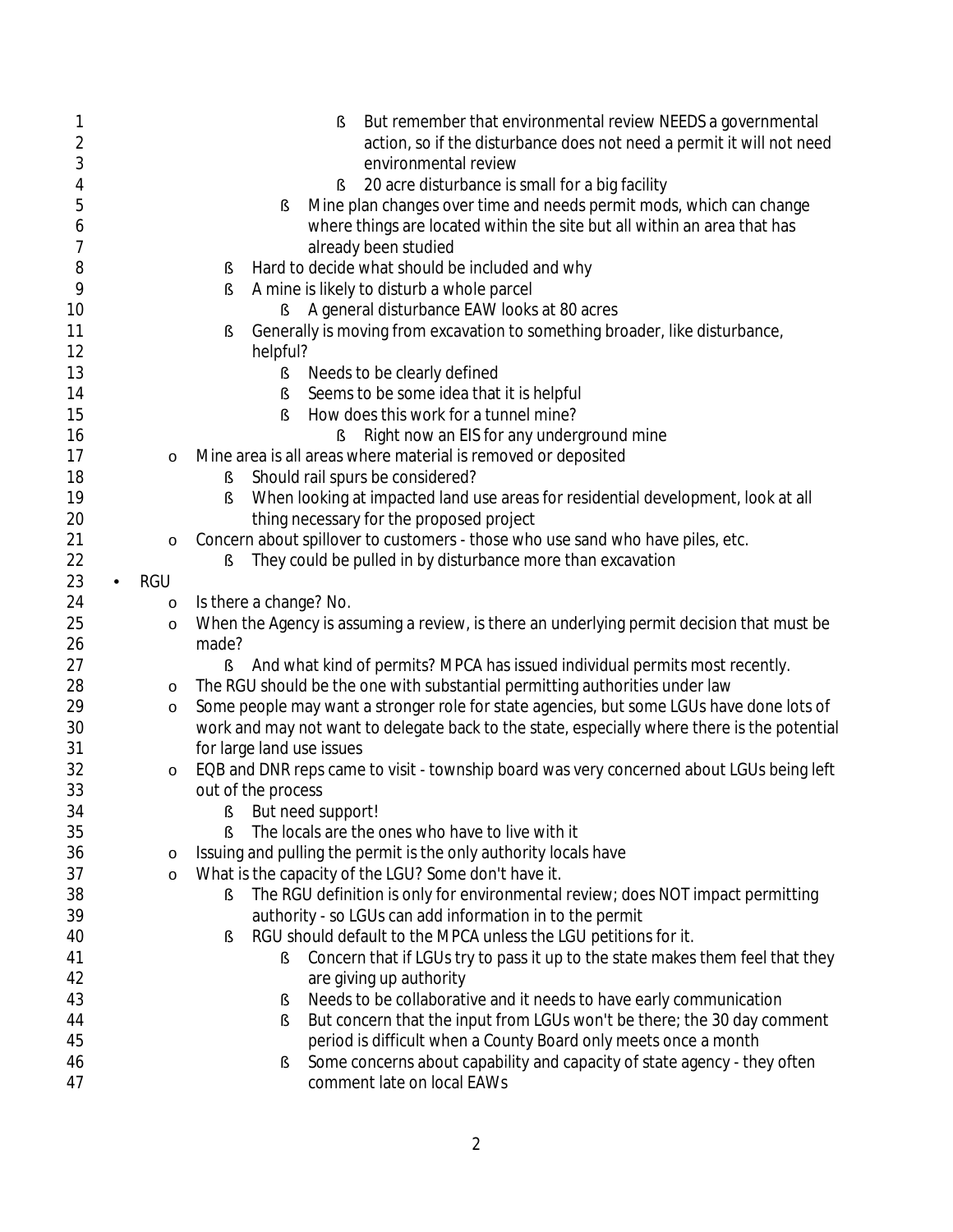| 1                       |                | How can locals be heard when everything is in St Paul? And state agencies don't<br>ş                           |
|-------------------------|----------------|----------------------------------------------------------------------------------------------------------------|
| $\overline{\mathbf{c}}$ |                | know history.                                                                                                  |
| 3                       |                | Make the technical team mandatory<br>$\circ$                                                                   |
| 4<br>5                  |                | Note: The tech team is set up in statute and is for use under LGU request only<br>ş<br>MDH needs to be on team |
|                         |                | $\circ$<br>What about joint responsibility?                                                                    |
| 6<br>7                  |                | $\circ$<br>RGU and PCA have joint authority<br>ş                                                               |
| 8                       |                | Who would make the adequacy determination?<br>ş                                                                |
| 9                       |                | TEP type process as a model<br>ş                                                                               |
| 10                      |                | Limited language                                                                                               |
| 11                      |                | Some assumptions seem to be already built in - definitions, criteria, thresholds - so hard to<br>$\circ$       |
| 12                      |                | see what is being proposed                                                                                     |
| 13                      |                | Is current language being continued? The additional information?<br>ş                                          |
| 14                      |                | Expansion? Percentage by which expansion would result in change of RGU.<br>$\circ$                             |
| 15                      |                | Implies that there is expansion<br>Ş                                                                           |
| 16                      | ٠              | Should not suggest that air quality is the only impact, the scale is really important                          |
| 17                      |                | Need high quality upland landscapes<br>$\circ$                                                                 |
| 18                      | $\blacksquare$ | 20 acres                                                                                                       |
| 19                      |                | Not a lot of room<br>$\circ$                                                                                   |
| 20                      |                | How does 20 acres of ancillary disturbance at a mine look different from that kind of<br>$\circ$               |
| 21                      |                | disturbance at any new other type of facility?                                                                 |
| 22                      |                | Some think any mine should have an EAW<br>$\circ$                                                              |
| 23                      |                | Some want this focused only on new, because rule language already talks about expansion<br>$\circ$             |
| 24                      |                | What is interaction with the three year "look back" or whatever in Subp. 1?<br>ş                               |
| 25                      |                | Don't want/need to do environmental review for setback changes or other minor<br>ş                             |
| 26                      |                | changes                                                                                                        |
| 27                      |                | Role of current permits or permitted operations?<br>$\circ$                                                    |
| 28                      | ×,             | TEP style panel                                                                                                |
| 29                      |                | EQB as RGU                                                                                                     |
| 30                      |                | But they can let the LGU do it<br>$\circ$                                                                      |
| 31                      |                | Or EQB deciding who should be involved<br>$\circ$                                                              |
| 32                      |                | State agencies may already have ability to get consultants more easily<br>$\circ$                              |
| 33                      | $\blacksquare$ | New vs expansion                                                                                               |
| 34                      |                | When you evaluate a new mine, you want to look at everything<br>O                                              |
| 35                      |                | Maybe need to separate out new and expansion, because having the 20 acres for an<br>$\circ$                    |
| 36                      |                | expansion only for silica sand doesn't fit with other kinds of operations                                      |
| 37                      |                | Expansion - what is the expansion of the mining excavation?<br>$\circ$                                         |
| 38                      |                | Mine area vs ancillary impacts<br>$\circ$                                                                      |
| 39                      |                | Expanding into the already disturbed area versus expanding into a previously disturbed area<br>$\circ$         |
| 40                      |                | Expansion into disturbed areas wouldn't trigger additional review<br>Ş                                         |
| 41                      | ٠              | Cumulative effects and density as a trigger                                                                    |
| 42                      |                | <b>EIS threshold</b>                                                                                           |
| 43                      |                | They go together<br>$\circ$                                                                                    |
| 44                      |                | Processing plants                                                                                              |
| 45                      |                | Once constructed, new mines might send material<br>$\circ$                                                     |
| 46                      |                | Temporal variable - what if the facility operates much longer than expected?<br>$\circ$                        |
| 47                      |                | 200,000 tons<br>$\circ$                                                                                        |
| 48                      |                | Over what time frame? How long do these plants last?<br>ş                                                      |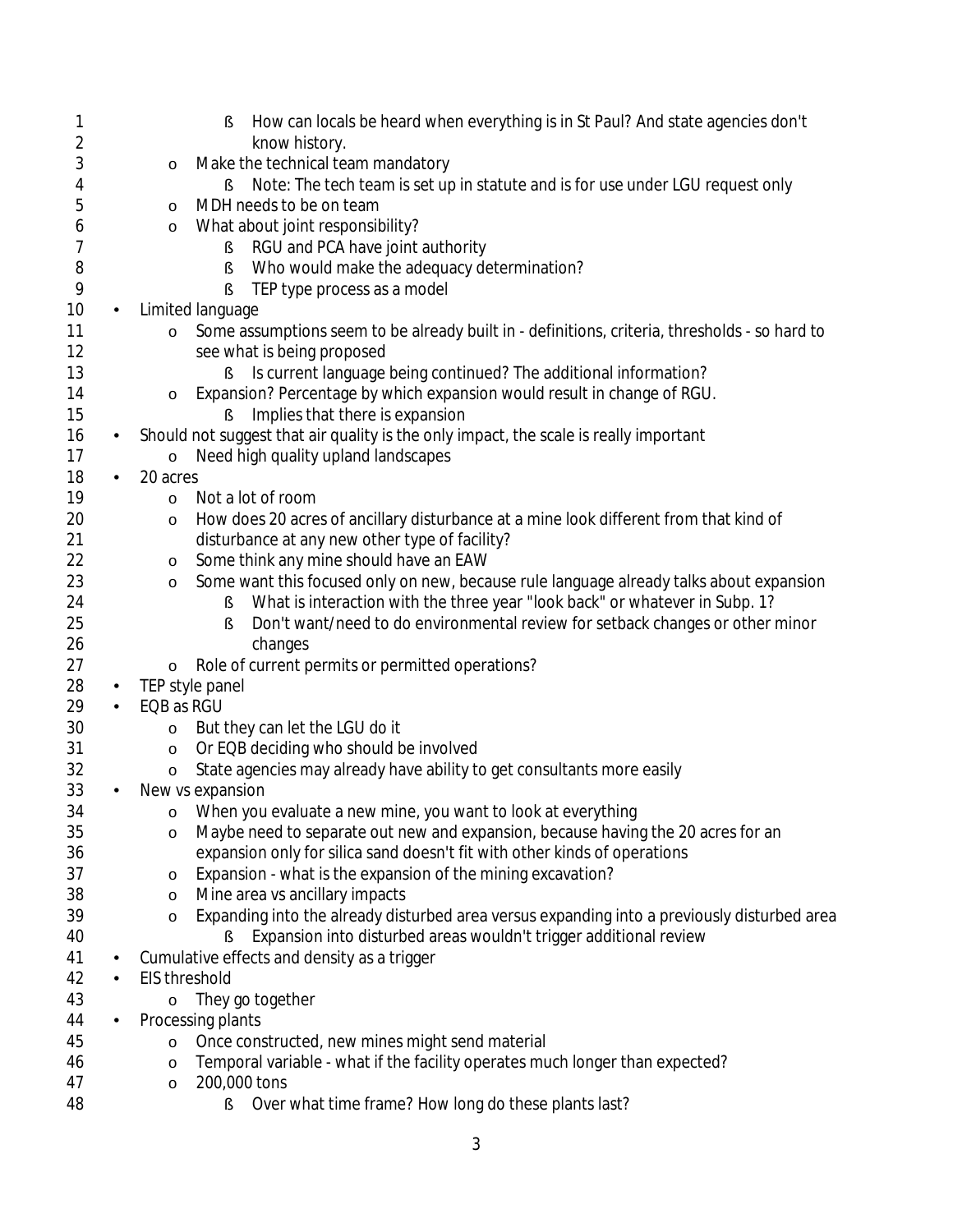| 1        |                     | Too high. 100,000<br>ş                                                                           |
|----------|---------------------|--------------------------------------------------------------------------------------------------|
| 2        |                     | Should be an EIS threshold, with a lower EAW threshold<br>Ş                                      |
| 3        | $\circ$             | Allow for an EAW/EIS that was done for bigger than permitted to stand for a later expansion      |
| 4        |                     | up to the level of that original review                                                          |
| 5        | $\circ$             | How big is this on trucks?                                                                       |
| 6        |                     | Erik read some info<br>ε                                                                         |
| 7        | $\circ$             | Increases complexity of site and possible problems                                               |
| 8        | $\circ$             | Again, TEP type team                                                                             |
| 9        | $\circ$             | 50% expansion - would that eventually add up and trip?                                           |
| 10       |                     | If there are multiple expansions under 50%                                                       |
| 11       | $\circ$             | Need protection via environmental review for standalone processing because a plant will          |
| 12       |                     | draw mines                                                                                       |
| 13       | Trans loading<br>×, |                                                                                                  |
| 14       | $\circ$             | Raw or pre-processed material?                                                                   |
| 15       | $\circ$             | Enclosure?                                                                                       |
| 16       |                     | Dust is more if open vehicles<br>ş                                                               |
| 17       |                     | Less local concern if a totally enclosed facility than totally open, so may warrant an<br>ş      |
| 18       |                     | exemption                                                                                        |
| 19       |                     | Or if trucks are covered                                                                         |
| 20       | $\circ$             | OSHA hazard alert identified 7 top sources, and three or four are sand movers, conveyors,        |
| 21       |                     | transportation                                                                                   |
| 22       |                     | So this is a key area that poses risk<br>Ş                                                       |
| 23       | $\circ$             | TEP style, include MnDOT                                                                         |
| 24       | $\circ$             | 50% expansion - is that of the originally permitted amount?                                      |
| 25       |                     | Rather than operating amount?<br>S                                                               |
| 26       | O                   | Like intent of moving to PCA, but need an intermediary, movement between LGUs                    |
| 27       | $\circ$             | Need to be sure rules are followed                                                               |
| 28       | $\circ$             | All facilities are not equal - Unimin is state of the art, and everything enclosed, and it is    |
| 29       |                     | amazing                                                                                          |
| 30       |                     | Need to come up with the SONAR and can't treat everyone the same                                 |
| 31       | $\circ$             | What is trans load? Going from one mode to another (truck to truck, truck to rail, rail to rail) |
| 32<br>33 |                     | Load out - internal and on site movement<br>ş                                                    |
| 34       |                     | Versus pipeline to load out to a conveyor<br>ş                                                   |
| 35       |                     | Shouldn't be needed for solely internal operation<br>Double handling?                            |
| 36       |                     | ş<br>What the end? Industry would view trans load as being finished product                      |
| 37       |                     | ş<br>Maybe raw material<br>ş                                                                     |
| 38       |                     | Vehicle, mode specific<br>ş                                                                      |
| 39       |                     | Handling, not part of processing?<br>s                                                           |
| 40       |                     | Trying to get at hub and spoke issues<br>ş                                                       |
| 41       |                     | What about the key being transfer of responsibility?<br>Ş                                        |
| 42       |                     | Probably not. Railroad takes ownership of material on site.<br>ş                                 |
| 43       | $\circ$             | RGU, expansion issues                                                                            |
| 44       | $\circ$             | EIS threshold needed                                                                             |
| 45       | $\circ$             | Will all these facilities need a permit? If not, no environmental review                         |
| 46       | $\circ$             | 50% may not be the right number, but it is important to get material coming in from other        |
| 47       |                     | places                                                                                           |
| 48       | $\circ$             | Expansion needs to be defined                                                                    |
|          |                     |                                                                                                  |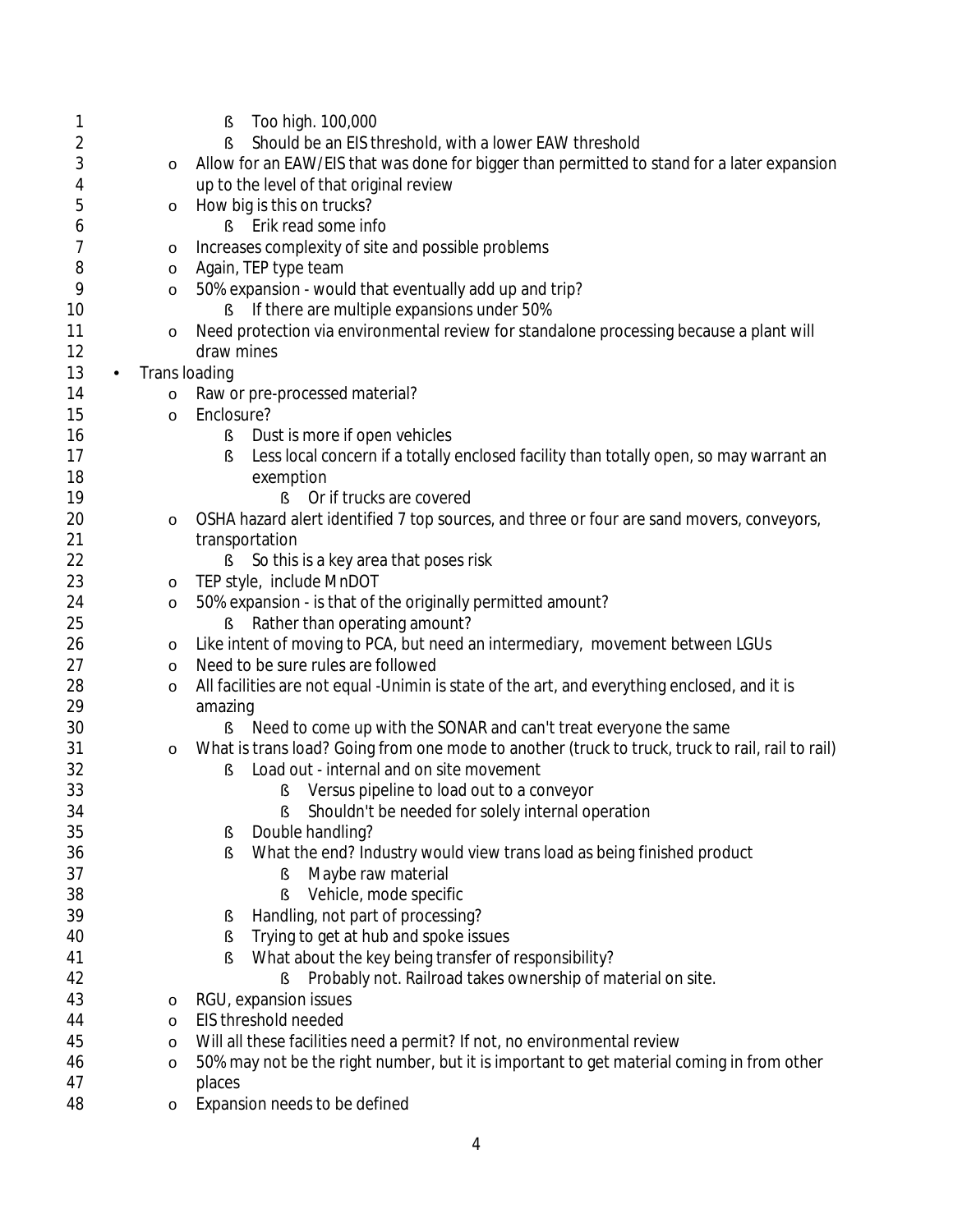| 1                    |                                      | Cumulative<br>Ş                                                                                 |  |
|----------------------|--------------------------------------|-------------------------------------------------------------------------------------------------|--|
| 2                    | $\circ$                              | Define raw and processed                                                                        |  |
| 3                    | Lowest common denominator<br>$\circ$ |                                                                                                 |  |
| 4<br>×,              | Storage piles                        |                                                                                                 |  |
| 5                    | 7500 tons<br>$\circ$                 |                                                                                                 |  |
| 6                    | Trout stream                         |                                                                                                 |  |
| 7                    | $\circ$                              | Setback permit + 5 acres of disturbance                                                         |  |
| 8                    |                                      | Exclude some smaller operators - animal bedding, etc.<br>ş                                      |  |
| 9                    | $\circ$                              | Size in acreage isn't sufficient here to get at impacts on trout stream                         |  |
| 10                   |                                      | Close to karst feature, etc.                                                                    |  |
| 11                   | $\circ$                              | Keep legislative with no threshold                                                              |  |
| 12                   | $\circ$                              | Because environmental review should be before the permit, it should get done and be able        |  |
| 13                   |                                      | to inform - it will cover some of the same ground                                               |  |
| 14                   |                                      | Environmental review will help with public comment<br>ş                                         |  |
| 15                   |                                      | It may also cover more ground<br>ş                                                              |  |
| 16                   |                                      | We have decided as a state that this is risky, so it should be reviewed<br>ş                    |  |
| 17                   |                                      | Does DNR permit review cover quantity and quality in the hydro review?<br>ş                     |  |
| 18                   |                                      | Recreation not included - aesthetics<br>ş                                                       |  |
| 19                   | $\circ$                              | Permit has two tiers                                                                            |  |
| 20                   |                                      | Dry mine has to do 1 year of hydro study                                                        |  |
| 21                   |                                      | ş<br>Below water table has to do 2 years of hydro study                                         |  |
| 22                   |                                      | ş                                                                                               |  |
|                      |                                      | Tries to cover quality and quantity<br>ş                                                        |  |
| 23                   |                                      | Doesn't cover traffic, noise, etc.<br>ş                                                         |  |
| 24                   |                                      | Only excavation/mining, not storage or processing<br>ş                                          |  |
| 25                   |                                      | High water events or sedimentation could result from processing or storage<br>ş                 |  |
| 26                   | $\circ$                              | Some suggestion that there should be tiers for the trout stream for every kind of action        |  |
| 27                   |                                      | But what are they for other industries?<br>ş                                                    |  |
| 28                   |                                      | Other discussion that it would bring in lots of others<br>ş                                     |  |
| 29                   |                                      | But maybe limited because permit limited to Paleozoic plateau<br>ş                              |  |
| 30                   | $\circ$                              | Impact on economy is considered in environmental review and not just in the hydro study         |  |
| 31                   | $\circ$                              | Again, threshold should just be requiring the setback permit                                    |  |
| 32                   |                                      | Acreage not relevant, because disruption nearby can have big consequences                       |  |
| 33                   | $\circ$                              | The heavier the disturbance within the buffered area, the greater the impact to fish and        |  |
| 34                   |                                      | stream quality                                                                                  |  |
| 35                   |                                      | Groundwater and mining below the water table in an aquifer, especially when aquifer is used for |  |
| 36                   |                                      | drinking water                                                                                  |  |
| 37                   | $\circ$                              | Should be a mandatory category                                                                  |  |
| 38<br>$\blacksquare$ |                                      | Forested and sensitive shore land                                                               |  |
| 39                   | $\circ$                              | Disturbance rather than excavation                                                              |  |
| 40                   | $\circ$                              | May not need to be a distinction here for silica sand compared to other mines in sensitive      |  |
| 41                   |                                      | shore land areas                                                                                |  |
| 42                   | $\circ$                              | Or a need to be separate from the 80 acre disturbance levels                                    |  |
| 43                   | $\circ$                              | What is naturally vegetated?                                                                    |  |
| 44                   | $\circ$                              | Use county zoning - 4410 defines it related to lakes                                            |  |
| 45                   | $\circ$                              | This is important, we don't know cumulative impacts, so acreage needs to be kept low            |  |
| 46                   |                                      | ER provide input to reclamation plan<br>Ş                                                       |  |
| 47                   | $\circ$                              | <b>GIS layers</b>                                                                               |  |
| 48                   |                                      | EIS triggers for all categories                                                                 |  |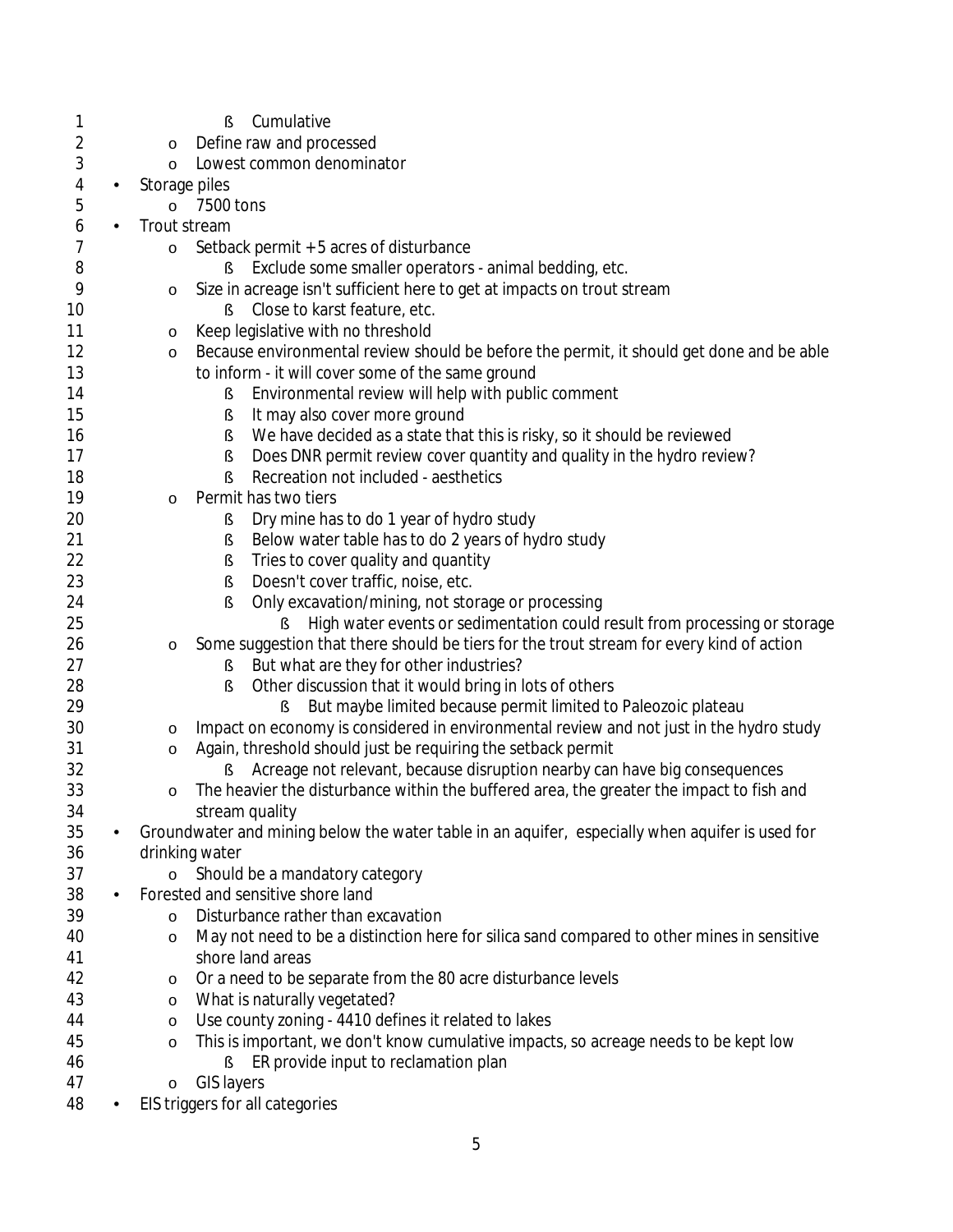| 1              | $\circ$                 | Processing, etc.                                                                                |
|----------------|-------------------------|-------------------------------------------------------------------------------------------------|
| $\overline{c}$ | $\circ$                 | Any mine that goes into drinking water                                                          |
| 3              |                         | Remember that EAW now has much more about groundwater, so they look much more like EIS          |
| 4              | $\circ$                 | Scientific basis for cutting to 80?                                                             |
| 5              | $\circ$                 | EIS covers mitigation                                                                           |
| 6              | ş                       | EAW adequacy decision does require mitigation, and it is the first step of an EIS, so           |
| 7              |                         | these questions will be asked and an EIS can be required if needed                              |
| 8              |                         | But some RGUs may not know what to ask<br>ş                                                     |
| 9              | $\circ$                 | EIS for Paleozoic plateau, karst, any sinkhole - well and drinking water issues                 |
| 10             |                         | Quantity and intensity of activity                                                              |
|                |                         |                                                                                                 |
| 11             | $\circ$                 | Bigger mine = higher potential for problems, so more in depth examination                       |
| 12             | <b>MPCA</b>             |                                                                                                 |
| 13             | Applicability           |                                                                                                 |
| 14             | $\circ$                 | Today's assumptions - if you are in, you will need an individual air permit and will have to do |
| 15             |                         | stack tests and other things like those in the concept document (monitoring, etc.)              |
| 16             |                         | Some want every facility to have an air permit                                                  |
| 17             | ş                       | There are still other triggers for permits                                                      |
| 18             | Indicator<br>$\circ$    |                                                                                                 |
| 19             | ş                       | Throughput, amount of silica sand arriving or leaving a facility                                |
| 20             |                         | Considered together<br>ş                                                                        |
| 21             | $\circ$                 | <b>Averaging Time</b>                                                                           |
| 22             | ş                       | Daily, monthly, annual                                                                          |
| 23             | ş                       | Seasonal?                                                                                       |
| 24             | ş                       | Daily averaging paints a better picture of the activity                                         |
| 25             |                         | LGUs had these discussions - some excluded based on where it was being<br>ş                     |
| 26             |                         | used, some based on the likely throughput of those activities                                   |
| 27             |                         | 1 or 2 trucks a day is the level for some of the LGUs. 15 tons per truck, so 15<br>ş            |
| 28             |                         | to 30 tons per day                                                                              |
| 29             |                         | Some send 2 to 3 trucks per day to a shingle provider and 500 tons per day<br>ş                 |
| 30             |                         | to a glass foundry                                                                              |
| 31             |                         | Longer average decreases margin of area<br>ş.                                                   |
| 32             | o Level                 |                                                                                                 |
| 33             | ş                       | Tons, trucks, yards                                                                             |
| 34             | ş                       | Some think it looks high for a trigger, every facility should need a permit                     |
| 35             |                         | Know that some will come in just under the threshold once there is one<br>ş                     |
| 36             |                         | Feds look at 25 tons for hour                                                                   |
| 37             | ş                       | Shouldn't be 3x higher than in Wisconsin                                                        |
| 38             | ş                       |                                                                                                 |
|                | ş                       | Smaller facilities may have bigger problems managing their dust, so it may be better            |
| 39             |                         | to have them in.                                                                                |
| 40             |                         | How many are there?<br>ş                                                                        |
| 41             | <b>Basis</b><br>$\circ$ |                                                                                                 |
| 42             | ş                       | Actuals versus potentials                                                                       |
| 43             | ş                       | PTE - not looking at PTE or impacts                                                             |
| 44             |                         | Permitting already look at PTE<br>ş                                                             |
| 45             |                         | Other types of standards, performance standards, look at throughout or<br>ş                     |
| 46             |                         | other metrics rather than PTE                                                                   |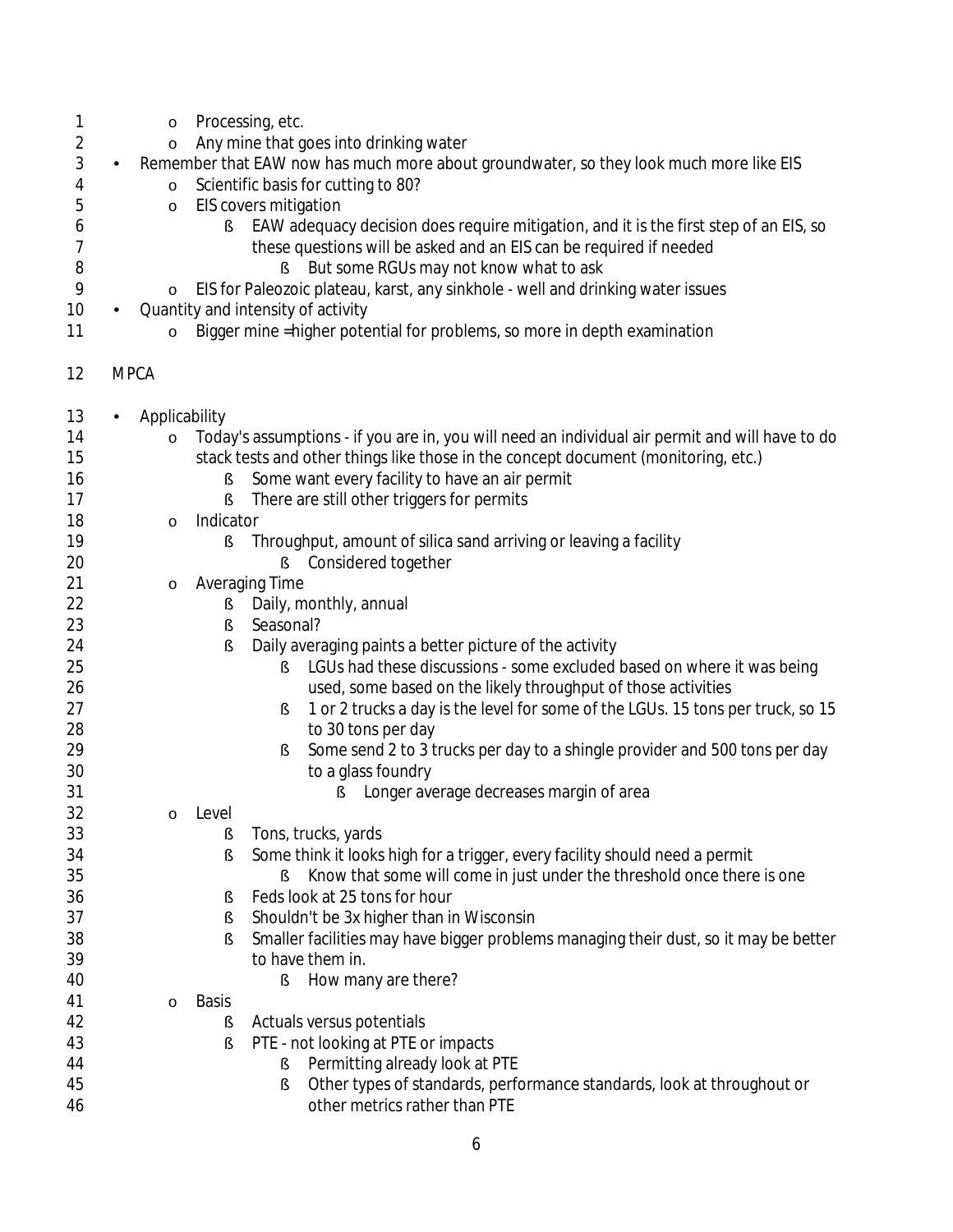| 1  | $\circ$      | Variable for length of time a facility will be open                                                |
|----|--------------|----------------------------------------------------------------------------------------------------|
| 2  |              | Because inhalation is cumulative<br>Ş                                                              |
| 3  | $\circ$      | What is basis?                                                                                     |
| 4  |              | USGS 2012 data - can get at 95% of production with 64% of the facilities<br>ş                      |
| 5  |              | Trying to exclude the smallest facilities, as mentioned for local roads, local<br>ş                |
| 6  |              | construction, maybe animal bedding                                                                 |
| 7  |              | Really focus on key facilities                                                                     |
| 8  | $\circ$      | Want us regulating for fracking                                                                    |
| 9  |              | They could come in at any size facility<br>ş                                                       |
| 10 | $\circ$      | Consider population around the facility as a permit trigger                                        |
| 11 |              | Others don't like it<br>Ş                                                                          |
| 12 |              | Maybe differences for mines with no one within 3 miles<br>ş                                        |
| 13 | $\circ$      | Concern about impact on aggregate, which could reach these higher levels of throughput             |
| 14 |              | Metrics need to be very specific to type of material<br>ş                                          |
| 15 | $\circ$      | Statistical point of who is in or out, but applicability ought to relate to potential to exceed an |
| 16 |              | emission limit or ambient levels                                                                   |
| 17 |              | Relate to monitoring data?<br>ş                                                                    |
| 18 |              | Using processes on site to decide if applicable?<br>ş                                              |
| 19 |              | Other industries that are more complicated regularly determine if there is a<br>ş                  |
| 20 |              | significant risk or threat to some standard                                                        |
| 21 |              | Modeled parameters to estimate ambient concentrations<br>ş                                         |
| 22 | $\circ$      | Truck trips today should be round trips                                                            |
| 23 |              | Add cubic yards, so people know what they have<br>ş                                                |
| 24 | $\circ$      | Have scalars to deal with things like stacks, stack height, number of piles                        |
| 25 |              | Not one size fits all<br>ş                                                                         |
| 26 |              | Maybe not trucks, but throughput and others<br>ş                                                   |
| 27 |              | How many models show something different than reality?                                             |
| 28 | $\circ$      | Monitoring                                                                                         |
| 29 |              | Have only looked at industry sponsored monitoring (Dr. Richards), not public health<br>ş           |
| 30 |              | sponsored monitoring (Dr. Pierce)                                                                  |
| 31 |              | The latter shows results that would exceed MDH standards<br>ş                                      |
| 32 |              | If we use monitoring, these need to be reconciled                                                  |
| 33 |              | An area that LGUs need help<br>ş                                                                   |
| 34 |              | The assumption about daily averaging is flawed because it underestimates demand                    |
| 35 | O<br>$\circ$ | What are the requirements for a general permit, on those who don't meet the threshold              |
| 36 |              | De minimis is like house construction, not the high level listed here                              |
| 37 | $\circ$      | And remember people build to right below the threshold                                             |
| 38 |              | Need a smaller applicability threshold. 33 tons per day.<br>ş                                      |
| 39 |              | Any chance to enforcement?                                                                         |
| 40 | $\circ$      | Use tables for Midwest from minerals yearbook                                                      |
|    | $\circ$      | Not national data                                                                                  |
| 41 |              | ş<br>Will ask USGS                                                                                 |
| 42 |              | Ş                                                                                                  |
| 43 |              | Suggesting we call local governments and ask                                                       |
| 44 | $\circ$      | De minimis based more on the activities we know we don't want to cover                             |
| 45 | $\circ$      | Land use vs air quality thresholds                                                                 |
|    |              |                                                                                                    |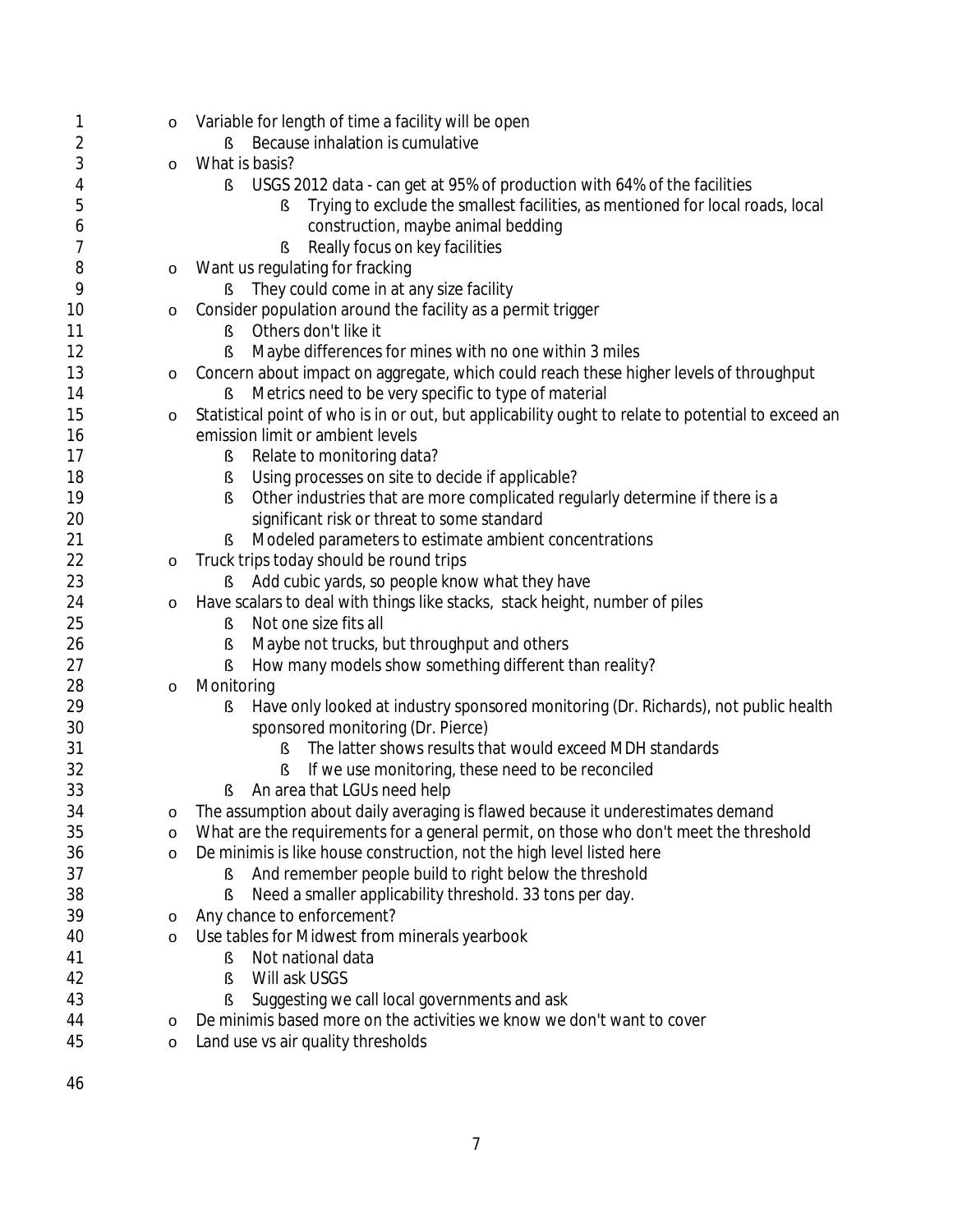- 1 Relley S. asked the MPCA to attach Jeff Hedman's email exchange with Marty Sellers regarding
- violations Marty cited in Wisconsin (see below):
- **From:** Sellers, Marty F DNR [\[mailto:Marty.Sellers@wisconsin.gov\]](mailto:Marty.Sellers@wisconsin.gov)
- 4 **Sent:** Tuesday, October 07, 2014 10:22 AM<br>5 **To:** Hedman, Jeffrey (MPCA)
- **To:** Hedman, Jeffrey (MPCA)
- 6 **Cc:** [stanagek@gmail.com;](mailto:stanagek@gmail.com) Sellers, Marty F DNR<br>7 **Subiect:** RE: News Article Dated 3/3/2013
- Subject: RE: News Article Dated 3/3/2013
- Hello Jeff
- That quote of mine was reproduced in many other news outlets, including the Wall Street Journal.
- 11 And it was accurate based on my visits to sand mines, processing plants and transfer stations between November, 2011 and March, 2013.
- 
- To explain, I am an air engineer and so the violations pertain to only the air rules and any air permits the
- facilities might have received from WDNR. Our water program has issued numerous violation letters as
- 16 well, but I am not current with their numbers.
- The violations I found were quite varied, and in many cases each violation letter cited more than one
- violation. From my memory the violations were as follows:
- Two sand mines were found constructing prior to applying for and receiving an air permit.
- 

- Four mines or processing plants failed at least one or more initial emissions tests required by their air 23 permit and performed by third party contractors.
- 

25 Many of the sand mines were found to have constructed differently than they were permitted based on their permit application. Some of these differences were minor, such as stack dimensions used in air 27 modeling; but some were quite significant, including several sand driers and screening processes found

28 to have been constructed and to be operating without having installed the air pollution control

- equipment required by the air permit.
- 

Numerous mines were also cited for failing to take precautions to control fugitive dust (based on my

- visible observations), failing to develop and implement Fugitive Dust Control Plans and Malfunction
- Prevention and Abatement plans, and failing to submit and implement an ambient air monitoring plan.
- 

 I began inspecting sand mines and processes in the fall of 2011 as they were just developing, and these inspections were an add-on to my scheduled work, which was focused on inspecting major sources of air emissions as defined by EPA and for EPA. My quote was based on inspecting about a dozen mines and processing plants in a 16-month period. Beginning in July, 2013, I was assigned to inspect only major sources of air emissions to satisfy Wisconsin's commitment to EPA, and I am no longer inspecting sand mines and facilities.

- 
- I hope this helps. Feel free to call to discuss further.
- 
- **We are committed to service excellence.**
- Visit our survey a[t http://dnr.wi.gov/customersurvey](http://dnr.wi.gov/customersurvey) to evaluate how I did.
- 
- Marty Sellers